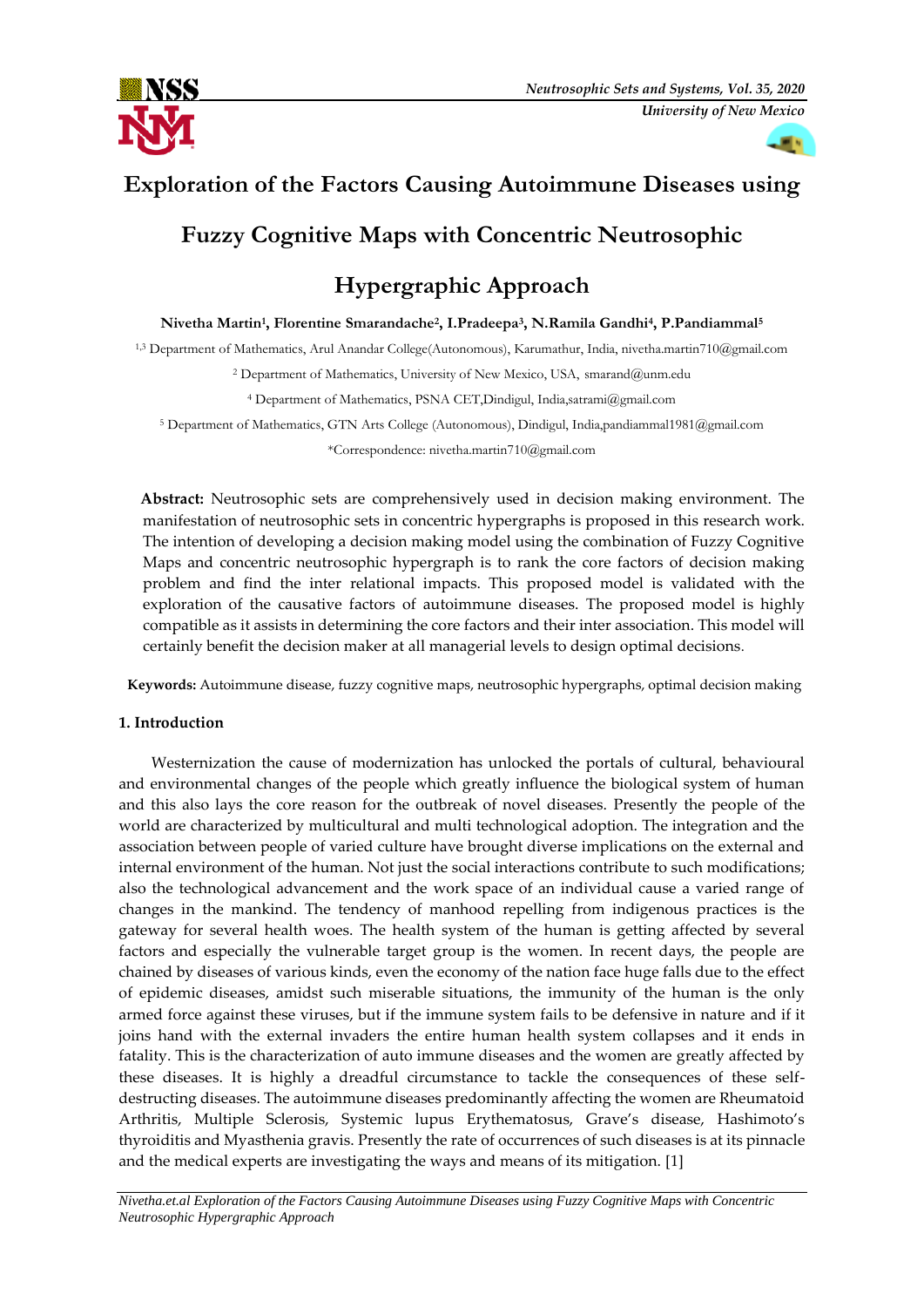Generally the women are highly susceptible to these autoimmune diseases as the immune system gets weakened during pre and post pregnancy stages. This scenario has gained the medical concerns and medical researchers are on their study, to render support to it, this paper aims to underlie the core factors contributing to autoimmune diseases in women and to find the inter association between the core factors. Optimal decisions can be made by applying scientific methods in the process of decision making process. The entire scenario of decision making must be modeled based on decisive factors of the study. One of the realistic tools of decision making is fuzzy cognitive maps (FCM), introduced by Kosko [2], later several academicians extended this FCM tool based on the requirements. FCM is a directed graph representing the casual relationship between factors considered for study. The nodes and the edges of the graph represent the study factors and their association. The weights [-1,1] represent the nature of the association. The integration of FCM with other graphic structures was initiated by Nivetha and Pradeepa [3]. The hypergraphic and fuzzy hypergraphic approaches with FCM unlocked the construction of concentric fuzzy hypergraphs and its integration with FCM [4,5]. This field of integrated FCM with fuzzy hypergraphs has made the researchers explore by introducing various types of concentric fuzzy hypergraphs.

In this research work, a fuzzy cognitive map with concentric neutrosophic hypergraphic approach is introduced. The notion of neutrosophic fuzzy sets and neutrosophic logic was first coined by Smarandache [6] and presently many researchers are highly interested to carry out their research in this field, the concepts of neutrosophic is applied in almost all types of decision making tools. Neutrosophic sets, play significant role in making decisions in uncertain environment as it provides space for the pragmatic representation of the expert's opinion. Abdel Basset et al [7]developed a decision making model for evaluating the framework for smart disaster response system in an uncertain environment, neutrosophic sets are used for uncertainty assessments of linear time-cost tradeoffs [8]; resource levelling problem[9] in construction project was modeled under neutrosophic environment. The concept of neutrosophic sets was extended to bipolar neutrosophic representation [10] and it is used in multi criteria decision making framework for professional selection. Das et al [11] developed neutrosophic fuzzy matrices and algebraic operation that had some utility in decision making. Plithogenic sets, the extension of neutrosophic sets are used in solving supply chain problem with the development of a novel plithogenic model [12]. Such massive applications of neutrosophic sets in decision making and its robust nature triggered the idea of integrating neutrosophic sets to concentric hypergraphs. To the best of our knowledge, the integration of neutrosophic concentric fuzzy hypergraphs with FCM has not been instituted and so this is a new arena of research towards optimal decision making.

Fuzzy Cognitive Maps are more useful in determining the association between study factors, if the number of study factors is less, FCM's are highly compatible, but if the number of factors is more, then comparative analysis between the factors is difficult and tedious, to resolve such crisis, the core factors of the problem are to be decided and then the inter association between the core factors can be determined easily. To find the core factors, the intervention of various experts is mandatory, based on which the factors can be ranked and the core factors are decided based on the rank positions of the factors. This eases the process of making decisions as it helps in filtering the non- core factors. Generally in medicinal environment, the medical experts analyze the factors contributing to diseases, initially the causative factors taken for study will be more in number, but the factors have to drop at each stage of their research to find the prime causative factors. In the process of factor filtration, the expert's opinions play a vital role. The role of each causative factor of a disease cannot be certainly express but representation using neutrosophic sets makes it possible and more meaningful. Thus the integration of FCM with concentric neutrosophic hypergraph will help to tackle the difficulties in handling large number of study factors.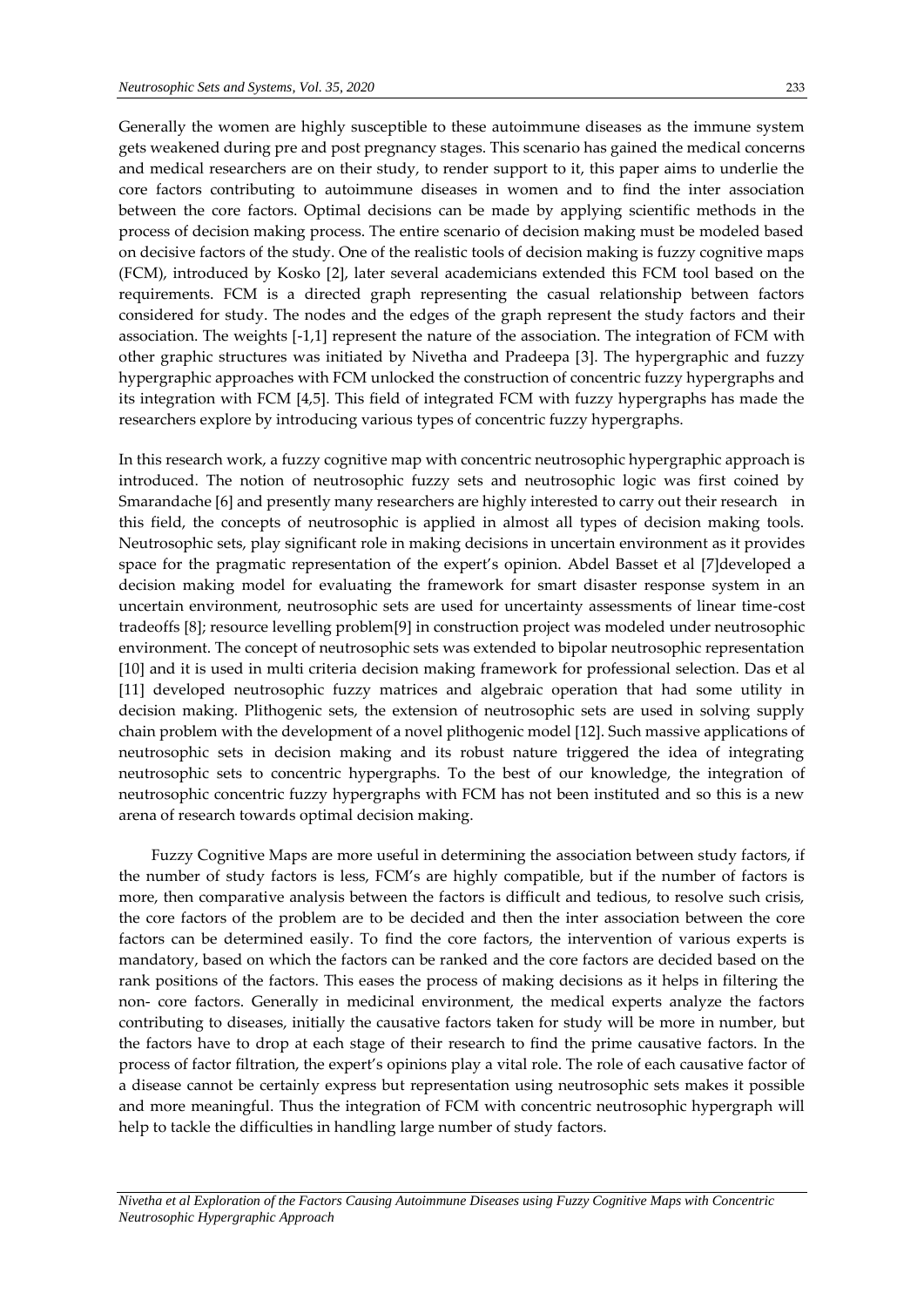The paper is structured as follows: section 2consists of the methodology in which the algorithm of finding optimal decision is presented; section 3 comprises of the adaptation of the proposed model to the decision making problem; section 4 discusses the results and the last section summarizes the research work.

### **2. Methodology and its application**

The steps in making optimal decisions is presented as an algorithm as follows,

Step 1: The expert's opinion of the study factors are represented by concentric fuzzy hypergraphs with neutrosophic fuzzy sets representations of the envelope.

- Step 2: The score values of the neutrosophic fuzzy sets are determined.
- Step 3: The factors are ranked based on the score values.
- Step 4: The core factors are determined based on the ranking positions.
- Step5: The inter association between the core factors is obtained based on the conventional FCM procedure.

The case histories of patients belonging to women gender suffering from autoimmune diseases are taken as the source of data collection and the factors contributing to the occurrence of auto immune disease in women [13] are presented below based on the medical expert's opinion and data obtained from questionnaire.

- F1. Excess presence of VGLL3 (Vestigial Like Family Member 3) in skin cells
- F2. Changes in the gene system
- F3. Exposure to ultraviolet radiation from sunlight
- F4. Acquaintance with organic mercury
- F5. Alteration in food habits
- F6. Gene-Environment interface
- F7. Fluctuations in sex hormones
- F8. Modifications in Nutritional diet
- F9. Post pregnancy impacts
- F10. Genetic vulnerability
- F11. Genetic differences in immunity



**Fig.3.1.Concentric Neutrosophic Fuzzy Hypergraphic representation**

*Nivetha et al Exploration of the Factors Causing Autoimmune Diseases using Fuzzy Cognitive Maps with Concentric Neutrosophic Hypergraphic Approach*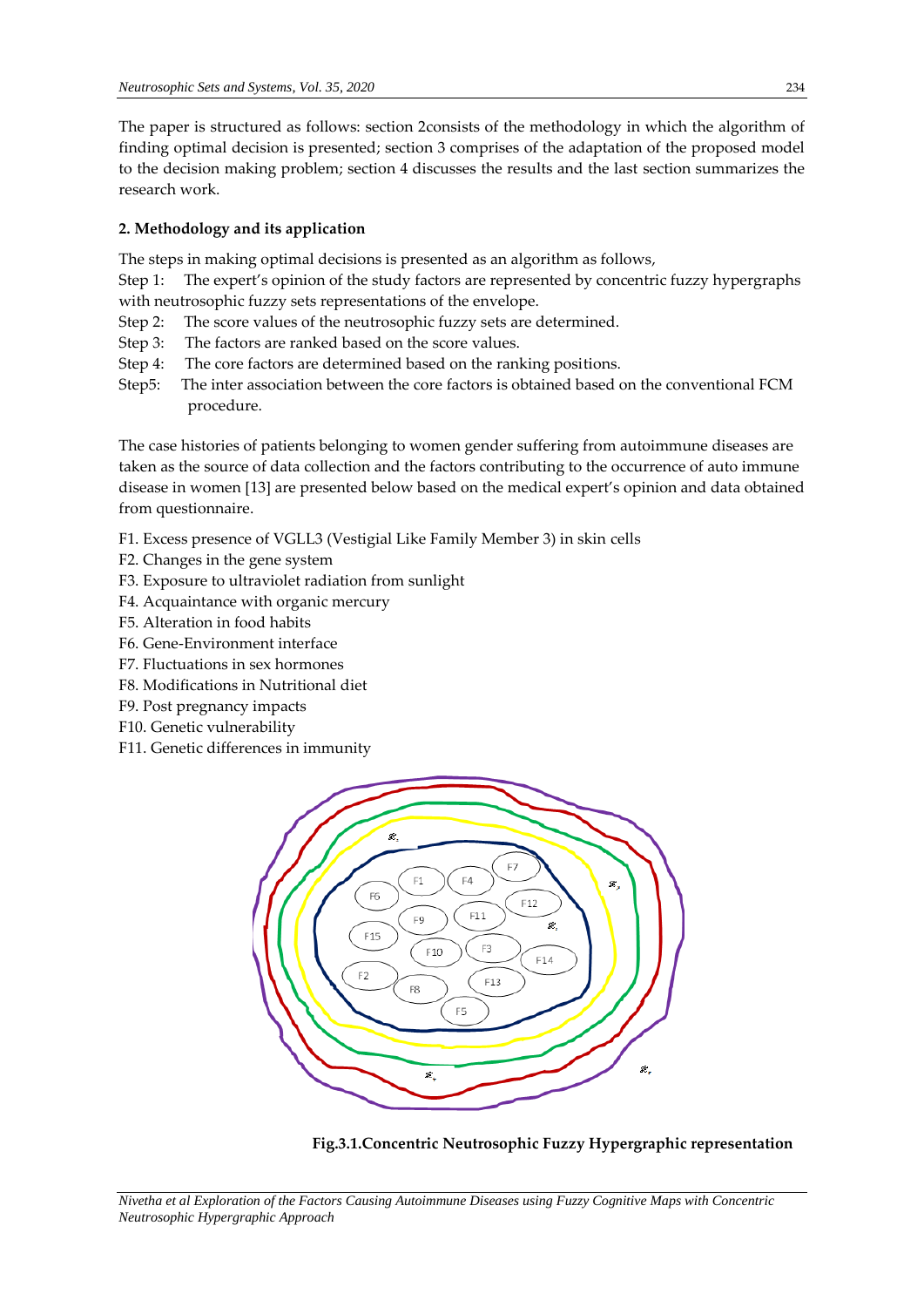The concentric neutrosophic fuzzy hyper envelopes with neutrosophic representations of the expert's opinion are presented below in Table 3.1.

| Experts        | F <sub>1</sub>  | F <sub>2</sub>  | F <sub>3</sub>  | F4              | F <sub>5</sub> | F6              | F7              | F8              | F9         | <b>F10</b> | <b>F11</b>      |
|----------------|-----------------|-----------------|-----------------|-----------------|----------------|-----------------|-----------------|-----------------|------------|------------|-----------------|
| E1             | (0.3, 0.2, 0.2) | (0.5, 0.2,      | (0.4, 0.1,      | (0.3, 0.4, 0.4) | (0.8, 0.1,     | (0.7, 0.2, 0.2) | (0.7, 0.3,      | (0.7, 0.2, 0.2) | (0.3, 0.2, | (0.5, 0.2, | (0.5, 0.2, 0.2) |
|                | (0.8)           | (0.3)           | (0.5)           | (0.6)           | 0.2)           | (0.3)           | (0.4)           | (0.3)           | (0.8)      | (0.3)      | (0.3)           |
| E2             |                 | (0.4, 0.3,      | (0.5, 0.2, 0.2) |                 | (0.7, 0.2,     | (0.6, 0.2,      | (0.7, 0.5,      | (0.6, 0.2,      | (0.4, 0.3, | (0.6, 0.2, | (0.8, 0.3,      |
|                | (0.9)           | (0.5)           | (0.3)           | (0.9)           | (0.3)          | (0.3)           | (0.4)           | (0.3)           | (0.5)      | (0.3)      | 0.2)            |
| E <sub>3</sub> | (0.3, 0.4,      | (0.3, 0.5,      | (0.4, 0.3,      | (0.3, 0.2, 0.2) | (0.8, 0.3,     | (0.9, 0.2, 0.2) |                 | (0.6, 0.2,      | (0.3, 0.5, | (0.7, 0.3, | (0.6, 0.2,      |
|                | 0.6)            | (0.6)           | (0.5)           | (0.8)           | 0.2)           | (0.3)           | (0.3)           | (0.3)           | (0.6)      | (0.4)      | (0.3)           |
| E4             | (0.5, 0.2,      |                 | (0.5, 0.2, 0.2) |                 | (0.7, 0.1,     | (0.7, 0.3,      | (0.6, 0.2, 0.2) | (0.7, 0.1, 0.1) |            | (0.6, 0.2, | (0.4, 0.3,      |
|                | (0.3)           | (0.9)           | (0.3)           | 0.6)            | 0.2)           | (0.4)           | (0.3)           | 0.2)            | (0.9)      | (0.3)      | 0.5)            |
| E <sub>5</sub> | (0.2, 0.5)      | (0.3, 0.2, 0.2) | (0.6, 0.2,      | (0.5, 0.2,      | (0.6, 0.2,     | (0.8, 0.1,      | (0.6, 0.2,      | (0.9, 0.2, 0.2) | (0.4, 0.4, | (0.5, 0.2, | (0.7, 0.3, 0.3) |
|                | ,0.6)           | (0.8)           | (0.3)           | (0.3)           | (0.3)          | 0.2)            | (0.3)           | (0.3)           | 0.6)       | (0.3)      | (0.4)           |

| Table 3.1 Representations of Expert's opinion |  |
|-----------------------------------------------|--|
|                                               |  |

The score values of the factors are presented in Table 3.2 and it is represented graphically in Fig.3.2

| F1    | F <sub>2</sub> | F <sub>3</sub> | F4                                                                        | F5 | F6 | F7 | F8 | F <sub>9</sub> | F10   | F11   |
|-------|----------------|----------------|---------------------------------------------------------------------------|----|----|----|----|----------------|-------|-------|
| 0.571 | 0.571          |                | $\vert 0.546 \vert 0.538 \vert 0.667 \vert 0.783 \vert 0.756 \vert 0.573$ |    |    |    |    | 0.445          | 0.636 | 0.667 |
| 7     |                | 8              | 9                                                                         | -5 |    |    | h  | 10             | 3     | 4     |

**Table 3.2 Score values of the Factors**



 $\frac{1}{2}$   $\frac{1}{2}$   $\frac{1}{2}$   $\frac{1}{2}$   $\frac{1}{2}$   $\frac{1}{2}$   $\frac{1}{2}$   $\frac{1}{2}$   $\frac{1}{2}$   $\frac{1}{2}$   $\frac{1}{2}$   $\frac{1}{2}$   $\frac{1}{2}$   $\frac{1}{2}$   $\frac{1}{2}$   $\frac{1}{2}$   $\frac{1}{2}$   $\frac{1}{2}$   $\frac{1}{2}$   $\frac{1}{2}$   $\frac{1}{2}$   $\frac{1}{2}$  **Fig.3.2**

Based on the scores, the following factors are considered as the core factors and their inter association is expressed as linguistic variables, which then later quantified by heptagonal fuzzy numbers.

HP1. Alteration in food habits

HP2. Gene-Environment interface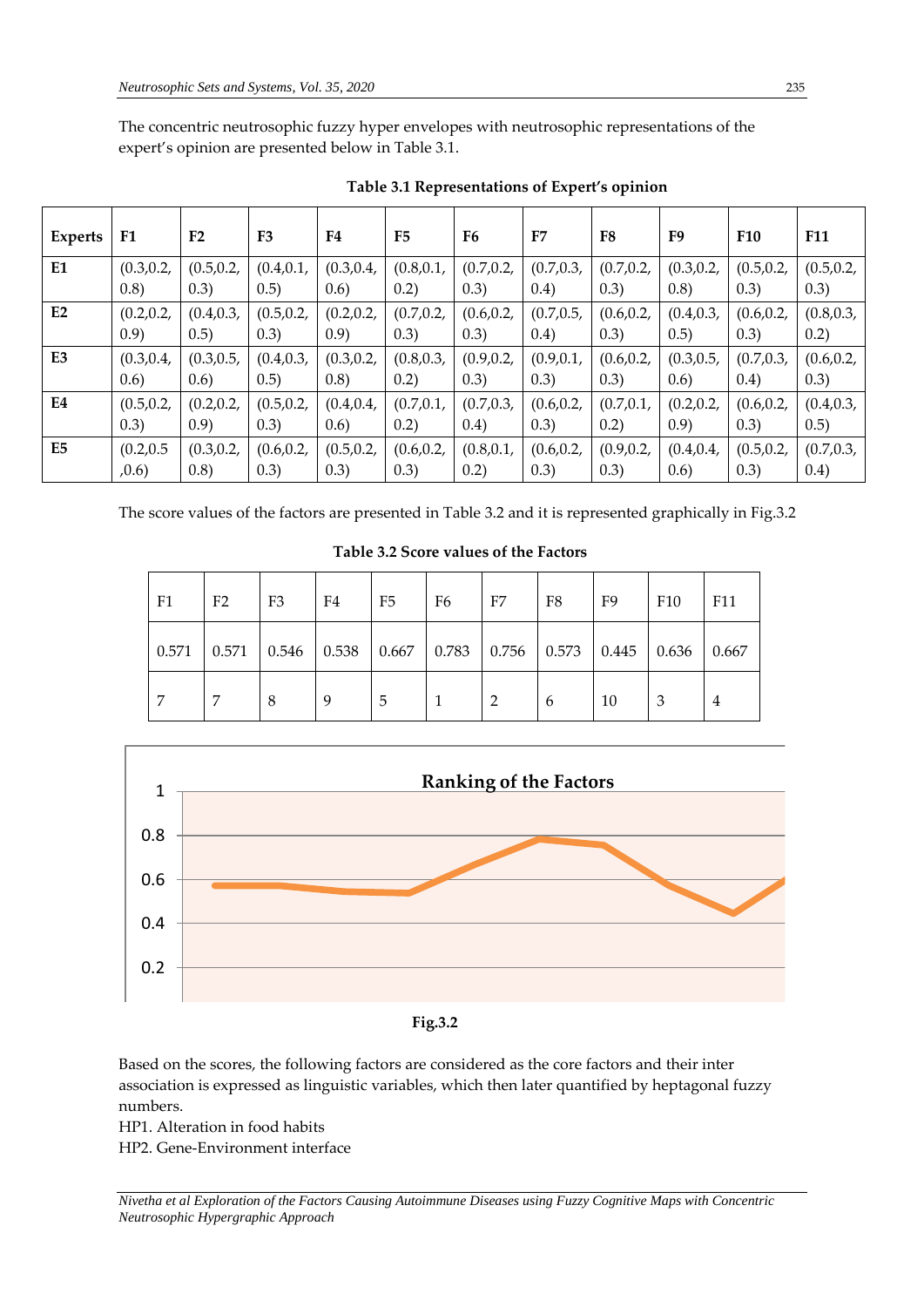HP3. Fluctuations in sex hormones

HP4. Genetic vulnerability

HP5. Genetic differences in immunity

The connection matric between the factors, based on the expert's opinion

|                 | HPI      | HP2 | HP3 | HP4 | HP <sub>5</sub> |
|-----------------|----------|-----|-----|-----|-----------------|
| HP1             | $\theta$ | М   | Η   |     | L               |
| HP <sub>2</sub> | L        | 0   | Μ   | Н   | Η               |
| HP3             |          | М   | 0   | М   | L               |
| HP4             | L        | М   | H   | 0   | М               |
| HP <sub>5</sub> | L        | М   | Μ   | Η   | 0               |
|                 |          |     |     |     |                 |

The modified matrix based on the values of quantification in Table 3.3

| Linguistic<br>Variable |                                | <b>Heptagonal Weight</b>                 |                 | Membership<br>value |          |
|------------------------|--------------------------------|------------------------------------------|-----------------|---------------------|----------|
| Low                    |                                | (0,0.1,0.2,0.3,0.35,0.4,0.45)            | 0.26            |                     |          |
| Medium                 |                                | $(0.4, 0.45, 0.5, 0.55, 0.6, 0.65, 0.7)$ | 0.55            |                     |          |
| High                   | (0.65, 0.7, 0.8, 0.9, 1, 1, 1) |                                          |                 | 0.86                |          |
|                        | HP1                            | HP2                                      | HP <sub>3</sub> | HP4                 | HP5      |
| HP1                    | $\Omega$                       | 0.55                                     | 0.86            | 0.26                | 0.26     |
| HP2                    | 0.26                           | $\Omega$                                 | 0.55            | 0.86                | 0.86     |
| HP <sub>3</sub>        | 0.26                           | 0.55                                     | $\theta$        | 0.55                | 0.26     |
| HP4                    | 0.26                           | 0.55                                     | 0.86            | $\theta$            | 0.55     |
| HP <sub>5</sub>        | 0.26                           | 0.55                                     | 0.55            | 0.86                | $\theta$ |

The interrelationship between the factors is determined by the similar application of FCM methodology [9-10] and it is presented graphically in Fig 3.2



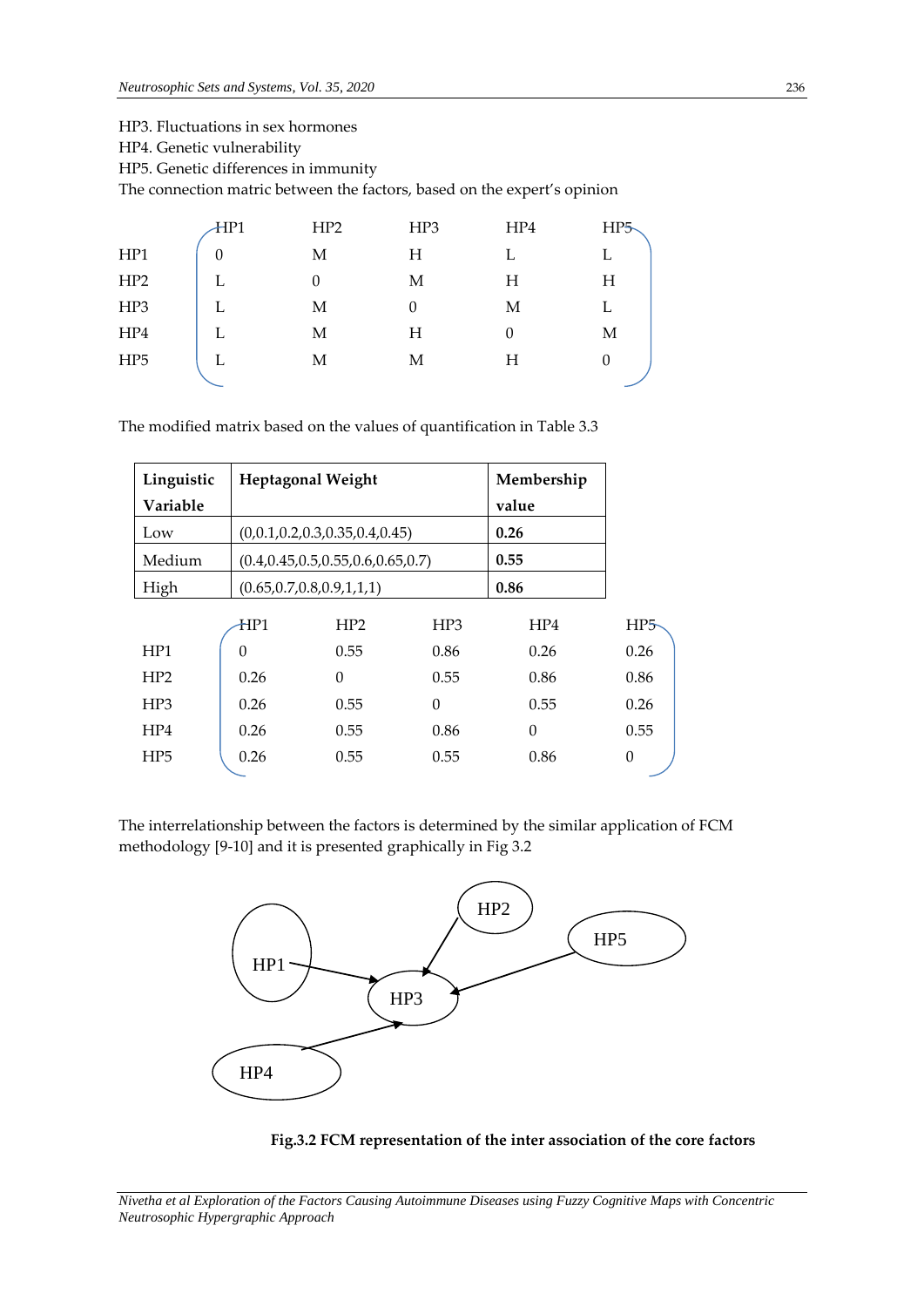### **4. Results and Discussion**

 Fig. 3.2 clearly states the factor, fluctuations in sex hormone is the core causative factor of auto immune diseases. The findings of this research will certainly assist the medical experts to ascertain the causes of the auto immune disease in women and give treatment in accordance to it. Hormonal imbalance is quite common in the life of the women as they undergo various stages of puberty, maternity, menopause, but still proper medications has to be given to avoid the risks of such fatal diseases. The representation of the imprecise data in the form neutrosophic sets is the pragmatic reflection of the expert's opinion, as the factors contributing to the diseases are quite uncertain. The degree of truth values, indeterminacy and false values are indeed very essential in making optimal decisions.

### **5. Conclusion**

The proposed decision making tool with the integration of FCM and concentric neutrosophic fuzzy hypergraphs is a highly feasible tool to obtain optimal decisions. The difficulty in handling several factors in FCM is reduced and this integrated approach facilitate the determination of inter association between the factors. This method of decision making can be extended to other kinds of concentric fuzzy hypergraphs with various representations. Plithogenic sets representation is the future extension of this proposed research work.

### **References**

- 1. Shashi Pratab Singh., Pranay Wal1., Ankita Wal1., Vikas Srivastava., , Ratnakar Tiwari., , Radha Dutt Sharma., Understanding autoimmune disease: an update review, IJPTB. 2016,3,51-65.
- 2. Kosko B.Fuzzy Cognitive Maps, International Journal of Man-Machine Studies,1986, 24 65-75.
- 3. Nivetha Martin, Pradeepa.I., Pandiammal.P., Evolution of Concentric Fuzzy Hypergraph for Inclusive Decision Making, International Journal of Engineering and Advanced Technology,2019, 8, 358-362.
- 4. Nivetha Martin., Pradeepa.I.,Pandiammal.P., Student's Low Academic Performance Appraisal Model with Hypergraphic Approach in Fuzzy Cognitive Maps , Journal of Information and Computational Science,2019, 9,661-671.
- 5. Pradeepa.I., Nivetha Martin, Pandiammal.P., Prioritizing the obstacles in building swipe and touch classroom environment using blended method, Journal of Interdisciplinary Cycle Research, 2019, 9, 383-392.
- 6. Smarandache,F.,Neutrosophic set, a generalization of the Intuitionistic Fuzzy Sets, International Journal of Pure and Applied Mathematics, 2005,24, 287-297.
- 7. Abdel-Basset, M., Mohamed, R., Elhoseny, M., & Chang, V.,Evaluation framework for smart disaster response systems in uncertainty environment. Mechanical Systems and Signal Processing, 2020, 145, 106941.
- 8. Abdel-Basset, M., Ali, M., & Atef, A., Uncertainty assessments of linear time-cost tradeoffs using neutrosophic set. Computers & Industrial Engineering,2020, 141, 106286.
- 9. Abdel-Basset, M., Ali, M., & Atef, A., Resource levelling problem in construction projects under neutrosophic environment. The Journal of Supercomputing, 2020,76(2), 964-988.
- 10. Abdel-Basset, M., Gamal, A., Son, L. H., & Smarandache, F.,A Bipolar Neutrosophic Multi Criteria Decision Making Framework for Professional Selection. Applied Sciences,2020, 10(4), 1202.